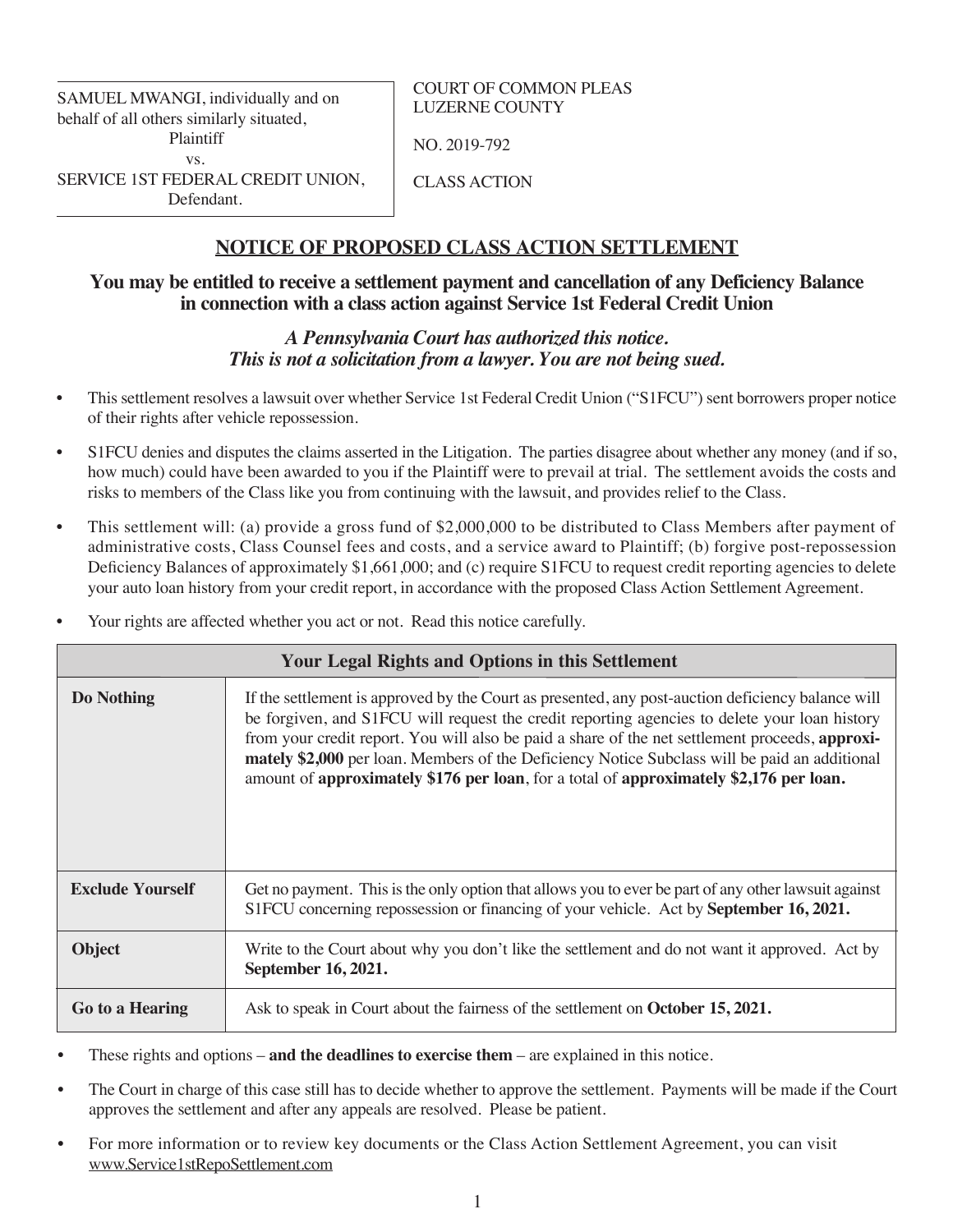# WHAT THIS NOTICE CONTAINS

| 8.                                                                                                                                      |  |
|-----------------------------------------------------------------------------------------------------------------------------------------|--|
| 9.                                                                                                                                      |  |
|                                                                                                                                         |  |
|                                                                                                                                         |  |
|                                                                                                                                         |  |
|                                                                                                                                         |  |
|                                                                                                                                         |  |
|                                                                                                                                         |  |
|                                                                                                                                         |  |
|                                                                                                                                         |  |
|                                                                                                                                         |  |
|                                                                                                                                         |  |
|                                                                                                                                         |  |
|                                                                                                                                         |  |
| THE COURT'S FAIRNESS HEARING <b>www.communically.communications</b> and constructions and constructions of the COURT'S FAIRNESS HEARING |  |
|                                                                                                                                         |  |
|                                                                                                                                         |  |
|                                                                                                                                         |  |
|                                                                                                                                         |  |
|                                                                                                                                         |  |
|                                                                                                                                         |  |
|                                                                                                                                         |  |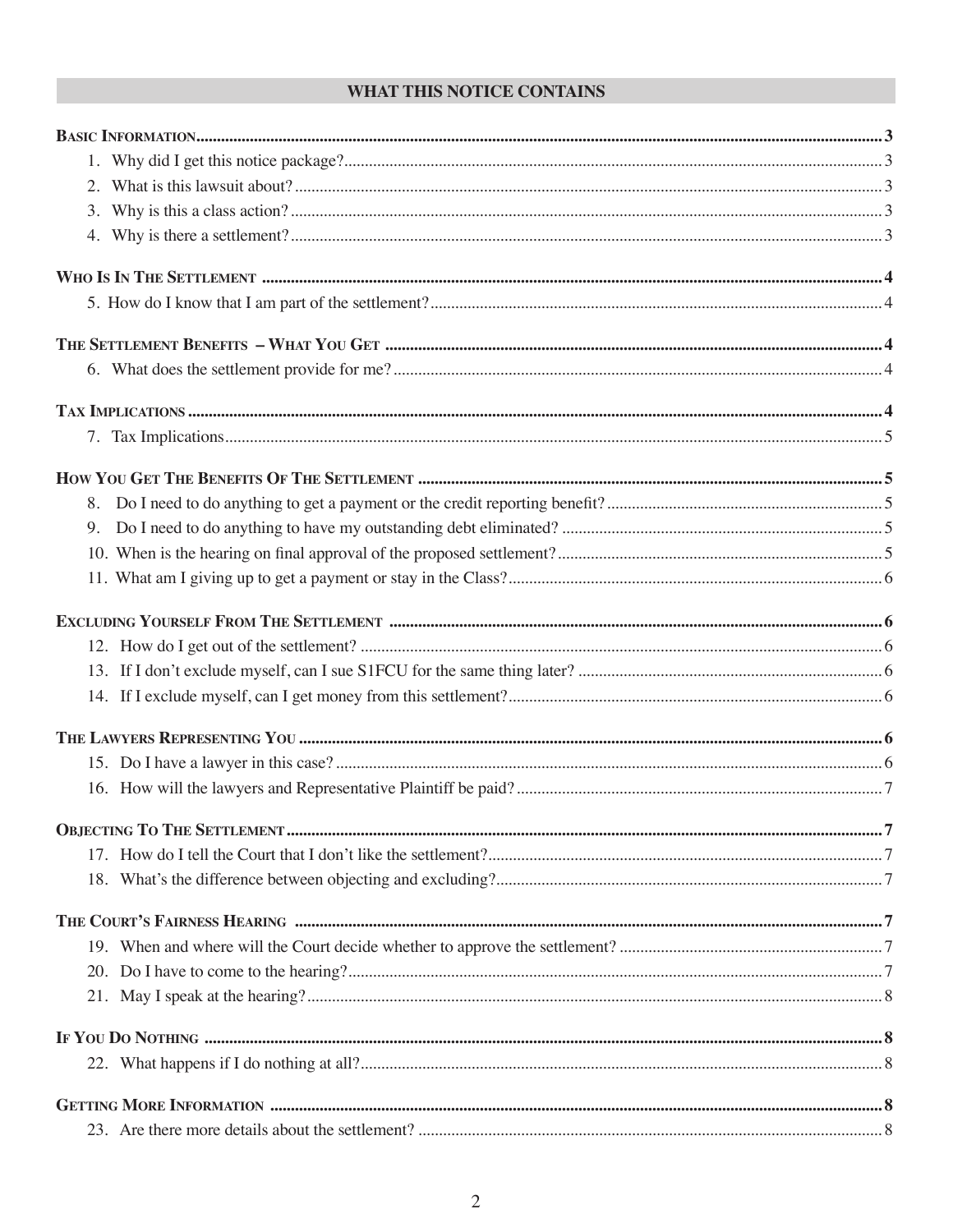# **BASIC INFORMATION**

# **1. Why did I get this notice package?**

The Court approved this notice because you have a right to know about a proposed settlement of a class action lawsuit, and about all of your options, before the Court decides whether to approve the settlement. If the Court approves it, and objections and appeals (if any), are resolved, the Settlement Administrator will make the payments the settlement allows.

The Court in charge of the case is the Court of Common Pleas of Luzerne County, Pennsylvania, and the case is known as *Samuel Mwangi, individually and on behalf of all others similarly situated v. Service 1st Federal Credit Union*, No. 2019-792. The person suing is Samuel Mwangi, the Plaintiff (also called "Class Representative") and the company being sued, Service 1st Federal Credit Union, is called the Defendant, or "S1FCU."

This package explains the lawsuit, the settlement, your legal rights, what benefits are available, who is eligible, and how to get them.

S1FCU's records reflect that you and any co-borrower on your vehicle loan were sent one or more notices from S1FCU following the repossession of your vehicle between January 24, 2013 and January 31, 2019. S1FCU's conduct post-repossession, including its use of these notices forms the basis for this lawsuit.

# **2. What is this lawsuit about?**

The lawsuit claims that S1FCU violated Pennsylvania's Uniform Commercial Code by failing to send its borrowers in Pennsylvania (a) proper notice of disposition of collateral ("Repossession Notice") after repossession of their vehicle(s), and (b) proper explanation of calculation of deficiency ("Deficiency Notice") after the sale of the vehicle(s).

Specifically, Plaintiff asserts on behalf of himself and a class of borrowers ("Repossession Notice Class") that the Repossession Notice sent by S1FCU misrepresents the time period the borrower has to redeem the vehicle and fails to state the method of intended disposition. Plaintiff also asserts on behalf of himself and a class of borrowers ("Deficiency Notice Subclass") that the Deficiency Notice fails to provide a proper explanation of how S1FCU calculated a deficiency balance.

S1FCU denies that its disclosures violated any law, and S1FCU asserts that it satisfied all of the legal requirements as to its notices. S1FCU asserts other defenses. S1FCU further contends that many of the members of the Class owe S1FCU money for balances still due on their accounts following the sale of their repossessed vehicle(s) at auction.

# **3. Why is this a class action?**

In a class action, one or more people called Class Representatives (in this case Samuel Mwangi), sue on behalf of all people who have similar claims. All these people are "Class Members," and grouped together are a "Class." One court resolves the issues for all Class Members, except for those who exclude themselves from the Class. S1FCU has challenged whether this case should proceed as a class action but has agreed not to oppose this case proceeding as a class for settlement purposes only.

# **4. Why is there a settlement?**

Plaintiff believes the Class might have won more money than the settlement amount had the case gone to trial, but substantial delays and risks would have occurred, including the risk of the case not being certified as a class. S1FCU believes that the claims asserted in the case are without substantial merit, and that the Plaintiff may have recovered nothing if there had been a trial. But, there has been no trial. Instead, both sides agreed to a settlement. That way, they avoid the cost of a trial and appeal, and class members like yourself will get compensation and other settlement benefits promptly. The Class Representative and his attorneys think the settlement is best for all Class Members.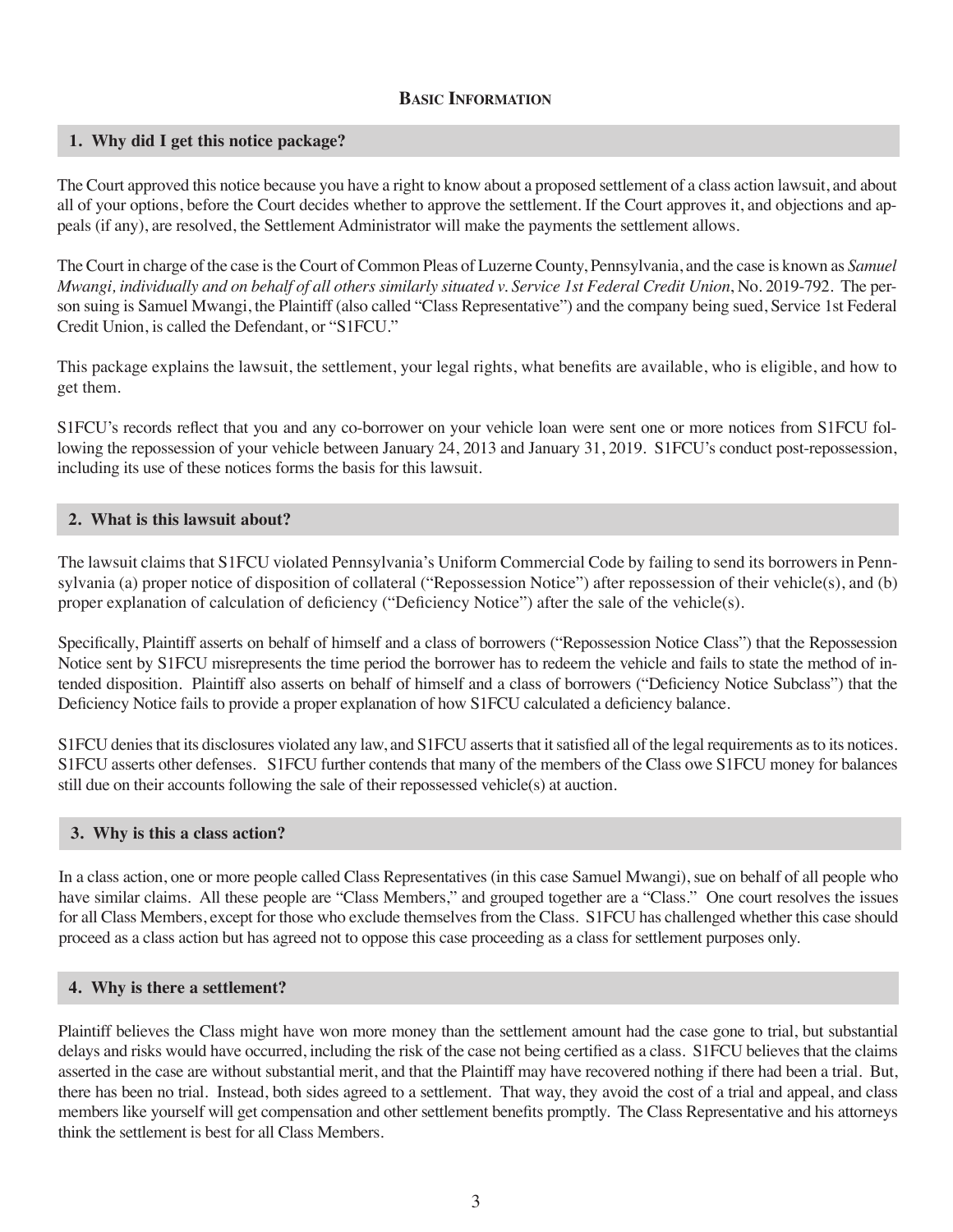# **WHO IS IN THE SETTLEMENT**

# **5. How do I know that I am part of the settlement?**

If you received this Notice in the mail, S1FCU's records reflect that you are part of the Class. The Court has preliminarily certified two classes, the Repossession Notice Class and the Deficiency Notice Subclass. To see which Class you belong to, see the bottom of page 1. The Repossession Notice Class includes those borrowers who were sent certain notices after their vehicle was repossessed. The Deficiency Notice Subclass includes those borrowers who were sent certain notices after their repossessed vehicle was sold by S1FCU.

The Repossession Notice Class is defined as who purchased and financed a motor vehicle primarily for consumer use; who financed the vehicle purchase through S1FCU, or whose vehicle Loan and Security Agreement or Retail Installment Sales Contract was later assigned to S1FCU; from whom S1FCU, as secured party, repossessed the vehicle or ordered it repossessed; who had a Pennsylvania address as of the date of repossession; and, who were not sent a post-repossession notice which stated that the borrower had a right to redeem the property any time before S1FCU sells or disposes of the vehicle; and/or, who were not sent a post-repossession notice which specified the method of intended disposition as either a public sale or private sale; and/or, who were not sent a Repossession Notice at all; in the period commencing January 24, 2013, through January 31, 2019.

The Deficiency Notice Subclass is defined as all members of the Repossession Notice Class whose vehicle was sold or auctioned by S1FCU, but leaving a surplus or claimed deficiency balance; and who were sent an explanation of the alleged deficiency or surplus ("Deficiency Notice") in the period from January 24, 2013, through January 31, 2019.

# **THE SETTLEMENT BENEFITS – WHAT YOU GET**

# **6. What does the settlement provide for me?**

- Cash Component:
	- o S1FCU has agreed to create a Settlement Fund of \$2,000,000. Approved administrative costs, Class Counsel fees and expenses, and a service award for the Class Representative will be paid from that fund. The Net Fund that remains will be distributed to the members of the Classes.
	- o If you are a member of Repossession Notice Class, 93% of the Net Fund will be distributed in equal amounts to you and the other members of the Repossession Notice Class. There are approximately 522 secured obligations (and about 670 people including co-borrowers) in the Repossession Notice Class. If fees and expenses are allowed as requested, <u>it is expected that your cash payment will be approximately \$2,000</u>, unless there were multiple borrowers on your loan in which case you will receive a portion of this amount.
	- o If you are a member of the Deficiency Notice Subclass,  $7\%$  of the Net Fund will be distributed in equal amounts to you and the other members of the subclass. There are approximately 446 secured obligations in the Deficiency Notice Subclass. If fees and expenses are allowed as requested, it is expected that your cash payment will be an additional sum of approximately \$176, unless there were multiple borrowers on your loan in which case you will receive a portion of this amount.
	- o If you are in the Repossession Notice Class and the Deficiency Notice Subclass, you will be entitled to payment totaling approximately  $$2,176$ .
	- o If after the first distribution of checks to the Classes more than \$100,000 remains in the Net Fund (from uncashed or undistributable checks), there will be a second distribution of checks to the Classes. A balance remaining after the second distribution will be paid to *cy pres* beneficiaries, Pennsylvania Interest on Lawyers Trust Account ("IOLTA"), North Penn Legal Services, and Consumer Credit Counseling Service of Northeastern Pa. Inc. for consumer uses.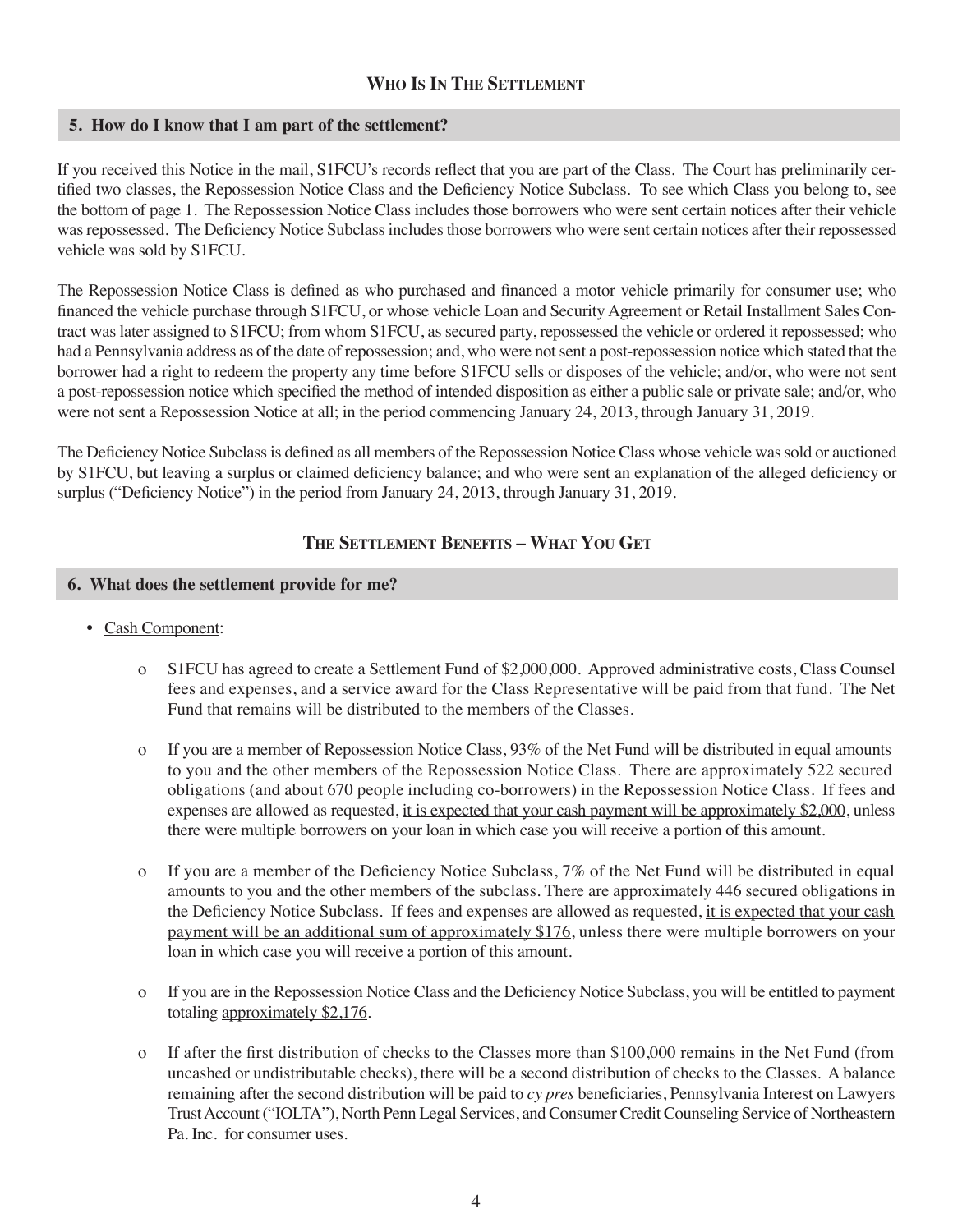- Credit Reporting Relief: Unless you reinstated your loan, S1FCU will request that the credit reporting agencies update your credit report to remove any reference to the S1FCU auto loan contract. Details about how and when this will be done, and limits on S1FCU's obligation to provide credit reporting relief are spelled out further in the Settlement Agreement.
- Forgiveness of Deficiency Balance: If you have been advised by S1FCU that there is a shortfall after the auction of your repossessed vehicle, that balance claimed due is called a "Deficiency Balance." Unless you elect otherwise, S1FCU will forgive and eliminate any Deficiency Balance on your vehicle loan. The average Deficiency Balance claimed due is around  $$6,270$ . Yours could be more or less than this amount. If you want to know if you have any Deficiency Balance or the amount, you can call the Settlement Administrator at 1-833-215-9289 or Class Counsel at 1-888-668-1225. NOTE: *see* Tax Implications in Section 7 below. You can choose not to receive debt forgiveness by submitting the enclosed Election Not to Accept Deficiency Balance Debt Forgiveness form.

# **TAX IMPLICATIONS**

# **7. Tax Implications**

This settlement has potential tax implications for you. The Settlement Administrator plans to issue IRS 1099-series forms for cash payments over \$600. You may be required to furnish your Social Security Number to the Settlement Administrator as a condition of payment of settlement proceeds over \$600.

If you accept the Deficiency Balance forgiveness, S1FCU may issue to you an IRS 1099c form for the amount of the Deficiency Balance forgiven. This could result in your having to declare income in that amount on your next tax return and pay tax on all or some of that amount! You should consult your tax advisor to help decide if accepting the Deficiency Forgiveness is right for you.

# **HOW YOU GET THE BENEFITS OF THE SETTLEMENT**

# **8. Do I need to do anything to get a payment or the credit reporting benefit?**

No. You do not need to do anything further to remain in the Class. You will get a payment and any credit reporting benefit automatically, assuming court approval of the Settlement.

# **9. Do I need to do anything to have my outstanding debt eliminated?**

No. Any outstanding debt remaining after the auction of your repossessed vehicle will automatically be eliminated upon final approval of the settlement by the Court unless you tell us you do not want your debt eliminated. If you **do not want** your outstanding debt to be forgiven, please read these instructions carefully, fill out the Election Not to Accept Deficiency Balance Debt Forgiveness form, and mail it postmarked no later than **September 16, 2021** to:

> Mwangi v. Service 1st FCU c/o Settlement Administrator  $PQ$ . Box 16 West Point, PA 19486

If you have already been sued and there is a legal judgment against you relating to your Deficiency Balance, S1FCU will inform the Court that you have resolved the issue and will satisfy the judgment. If you do not know if you have any Deficiency Balance, you can call the Settlement Administrator at 1-833-215-9289 or Class Counsel at 1-888-668-1225 to inquire or to find out the amount of any Deficiency Balance.

# **10. When is the hearing on final approval of the proposed settlement?**

The Court will hold a hearing on October 15, 2021 at 10:30 A.M. at 200 N. River Street, 3rd Fl, Wilkes-Barre, PA 18711 to decide whether to approve the settlement. If the Court approves the settlement after the hearing, there may be appeals. It is always uncertain whether there will be an appeal and if so, when it will be resolved. Resolving an appeal can take time, often well more than a year. Please be patient.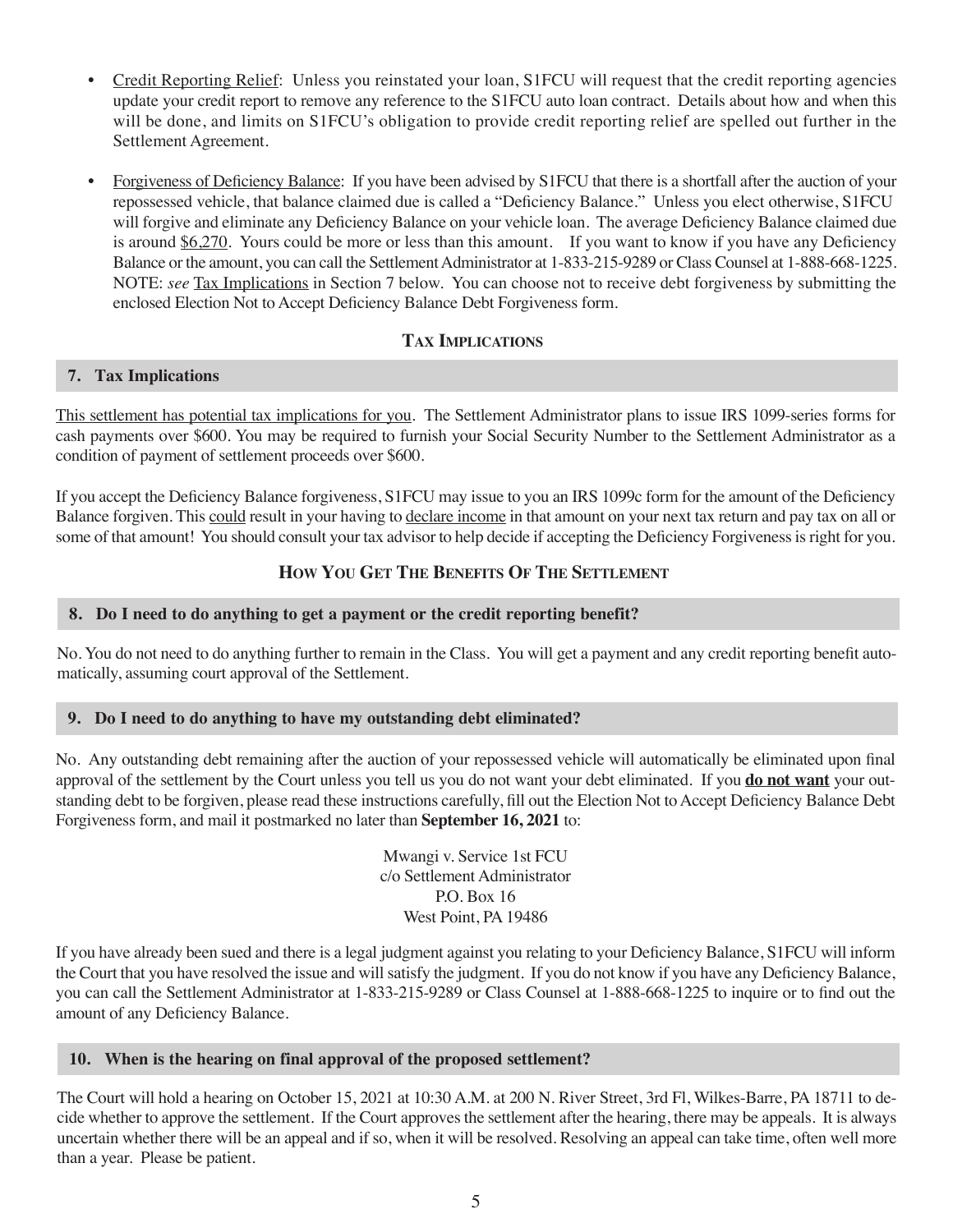# **11. What am I giving up to get a payment or stay in the Class?**

Unless you exclude yourself, you will stay in the Class, and that means that you can't sue, continue to sue, or be part of any other lawsuit against S1FCU related to your repossessed motor vehicle. It also means that the Court's orders will apply to you and legally bind you. Unless you "opt-out" or exclude yourself from this case, you will automatically be deemed to have agreed to a "Release of Claims" which describes exactly the legal claims that you give up if you remain in the Class. The specific language of the release is set forth in the Settlement Agreement, which can be found on the website: www.Service1stRepoSettlement.com.

### **EXCLUDING YOURSELF FROM THE SETTLEMENT**

If you do not want a payment or other benefits from this settlement but you want to keep the right to sue or continue to sue S1F-CU on your own about any of the subjects or issues set forth in the paragraph above, then you must take steps to get out. This is called excluding yourself – sometimes referred to as "opting out" of the Class.

#### **12. How do I get out of the settlement?**

To exclude yourself from the settlement, you must send a letter to the Settlement Administrator, with copies to counsel, by mail (first class, postage pre-paid) saying that you, as well as any and all other person(s) who signed your vehicle loan, want to be excluded from Samuel Mwangi, individually and on behalf of all others similarly situated v. Service 1st Federal Credit Union, No. 2019-792. Be sure to include your name, address, email (if available), telephone number and your signature. Mail your exclusion request postmarked no later than September 16, 2021 to all of three different addresses below.

**Settlement Administrator** Mwangi v. Service 1st FCU c/o Settlement Administrator P.O. Box 16 West Point, PA 19486

**Class Counsel** Cary L. Flitter, Esq. FLITTER MILZ, P.C. 450 N. Narberth Avenue Suite 101 Narberth, PA 19072

**Defense Counsel** Geralyn M. Passaro, Esq. LITCHFIELD CAVO, LLP 600 Corporate Dr, Ste 600 Ft. Lauderdale, FL 33334

### **13. If I don't exclude myself, can I sue S1FCU for the same thing later?**

No. Unless you exclude yourself, you give up any right to sue S1FCU for the claims that this settlement resolves. If you have a pending lawsuit, speak to your lawyer in that case immediately. You must exclude yourself from this Class to continue your own lawsuit.

#### **14. If I exclude myself, can I get money from this settlement?**

No. If you exclude yourself, you will not receive any money from this lawsuit or settlement, credit report deletion, forgiveness of any Deficiency Balance, or other relief that this Class Settlement provides.

# **THE LAWYERS REPRESENTING YOU**

#### **15. Do I have a lawyer in this case?**

The Court has approved the law firms of Flitter Milz, P.C., in Narberth, PA and Kelley, Polishan & Solfanelli, LLC to represent you and other Class Members. These lawyers are called Class Counsel. You will not be charged individually for these lawyers. If you want to be represented by your own lawyer, you may hire a firm at your own expense.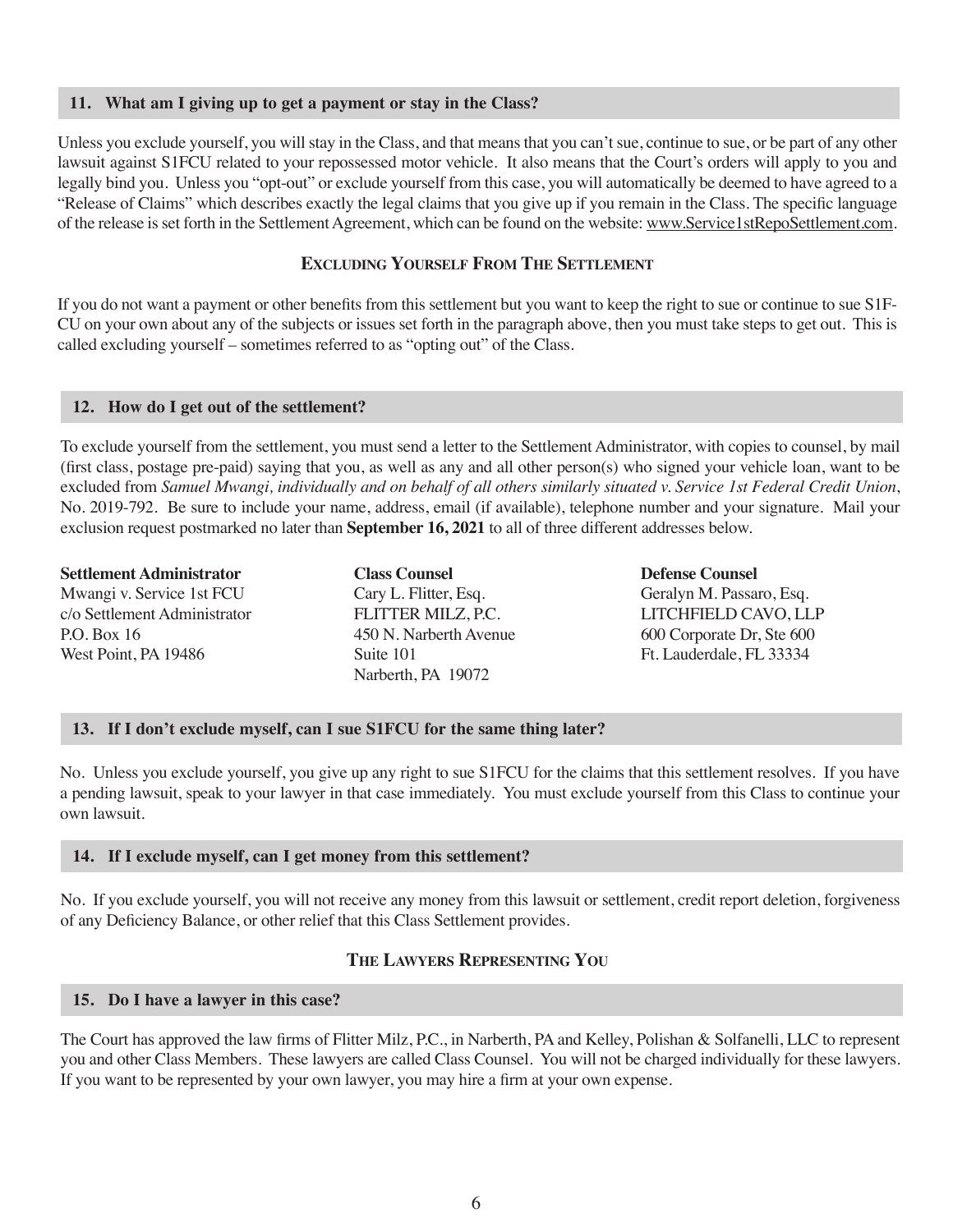#### **16. How will the lawyers and Representative Plaintiff be paid?**

As part of the class settlement, plaintiff will ask the court to approve a \$25,000 service award for his time and effort in bringing this case. Plaintiff will ask the Court to approve a payment out of the settlement fund in the amount of \$800,000 for Class Counsel fees and up to \$15,000 for reimbursement of expenses. The fees would pay Class Counsel for investigating the facts, litigating the case, negotiating the settlement, filing legal papers with the Court, and oversight of future implementation of the settlement, including fielding inquiries from Class Members. Class Counsel has not been paid for its time or services since this case was originally filed in January 2019. The Court could award less than this amount.

# **OBJECTING TO THE SETTLEMENT**

You can tell the Court that you don't agree with the settlement or some part of it.

#### **17. How do I tell the Court that I don't like the settlement?**

If you are a Class Member, you can object to the settlement if you don't like any part of it. You should state why you object and why you think the Court should not approve the settlement. The Court will consider your views. To object, you must file an objection, or send a letter saying that you object to the settlement in *Samuel Mwangi, individually and on behalf of all others similarly situated v. Service 1st Federal Credit Union*, No. 2019-792. Please be sure to include your name, address, email address (if available), telephone number, your signature, and the reasons you object to the settlement. Mail the objection to all of the three different places listed in Section 12 above, postmarked no later than **September 16, 2021**, and file with the Prothonotary Office, Court of Common Pleas of Luzerne County, 200 N. River St, Wilkes-Barre, PA 18711.

# **18. What's the difference between objecting and excluding?**

Objecting is telling the Court that you don't like something about the settlement, and that you, for that reason, want the settlement not to be approved. You can object only if you stay in the Class. Excluding yourself is telling the Court that you don't want to be part of the Class. If you exclude yourself, you have no basis to object because the case no longer affects you.

# **THE COURT'S FAIRNESS HEARING**

The Court will hold a hearing to decide whether to approve the settlement. You may attend and you may ask to speak, but you don't have to, and attendance is not required or expected unless you advise that you intend to appear or have your lawyer appear.

# **19. When and where will the Court decide whether to approve the settlement?**

The Court will hold a Fairness Hearing on October 15, 2021 at 10:30 A.M. at 200 N. River St, 3rd Fl, Wilkes-Barre, PA 18711. At this hearing, the Court will consider whether the settlement is fair, reasonable, and adequate and meets the test for class action settlements. If there are objections, the Court will consider them. The Court will listen to people who have asked to speak at the hearing. The Court may also determine the Class Representative Service Award and Class Counsel fees and expenses. Following the hearing, the Court will decide whether to approve the settlement. We do not know how long these decisions will take.

#### **20. Do I have to come to the hearing?**

No. Class Counsel will answer any questions the Court may have. But you are welcome to come at your own expense. If you file an objection, you don't have to come to Court to talk about it, but you may. As long as you properly mailed (or electronically filed) your written objection on time, the Court will consider it. You may also pay your own lawyer to attend, if you wish.